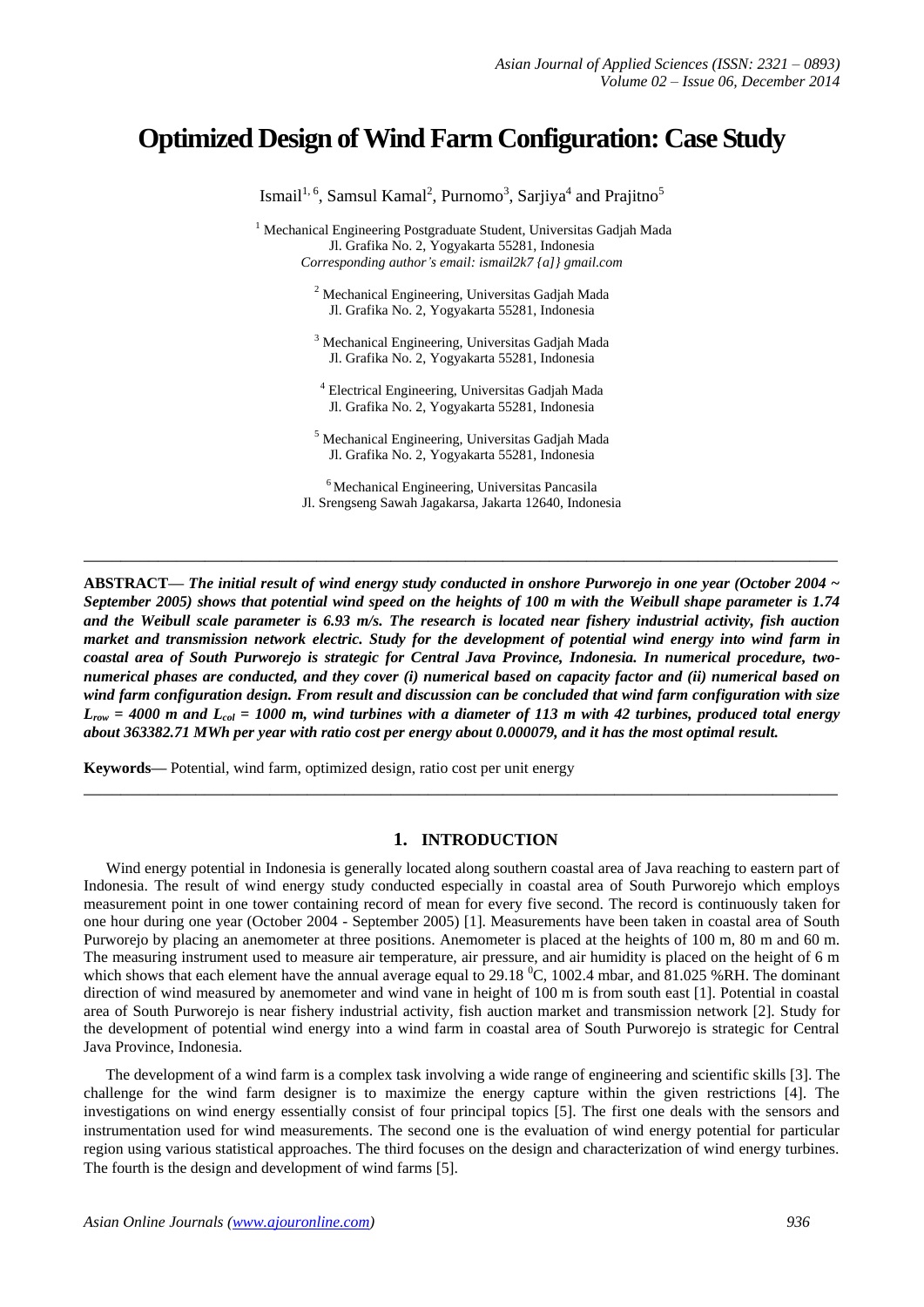The current study deals with the fourth topic which concerns the design of wind farms. A numerical simulation of combined model for wind farm configuration by taking account on requirements and restrictions needs to be developed. The wind farm investment costs and the total power of wind turbine types and number are used to determine an optimum relation between them [3].

#### **2. WIND FARM CONFIGURATION DESIGN MODELLING APPROACH**

At the early stage a suitable wind farm site is identified by its geographical location, and based on long-term wind record for annual wind speed variation [4]. The determination of the wind turbines number in the designed wind farm is restricted by the necessity to be placed within a limited geographical area [3]. The separation distance between the turbines is among the other things to be considered when defining the wind farm layout and depends on the needed recovery of wind energy behind the neighbouring turbines [7,8]. The optimum solution should define the wind turbines number and type and also their placement in the given geographical area [3]. Different profit-to-cost ratio could be used as performance metrics of investment [9]. In this study case use wind farm configuration in an area dimension broadly area about 4 km<sup>2</sup>. A schema wind turbine is placement for dominant wind direction as shown on Fig. 1.



**Figure 1:** Schema wind turbines placement for dominant wind direction

Based on wind farm configuration design should conform to a preliminary chosen geographical area with known parameters wind conditions and area size. The main goals of determining the optimal wind turbines type and wind farm configuration are to obtain maximum power output and to minimize the investment costs. In this case, wind direction is assumed as dominant wind direction. The spacing of wind turbines cluster in a wind farm depends on the terrain, the wind direction and speed, and the turbine size [3].

Capacity factor is one of the parameters which determines maximum power output wind turbine. Wind turbine capacity factor is expressed in the following Eq. (1) [9]:

$$
CF = \frac{\exp\left[-\left(\frac{V_c}{c}\right)^k\right] - \exp\left(\frac{V_R}{c}\right)^k}{\left(\frac{V_R}{c}\right)^k - \left(\frac{V_c}{c}\right)^k} - \exp\left[-\left(\frac{V_f}{c}\right)^k\right] \tag{1}
$$

Where  $V_c$  is cut in wind speed,  $V_R$  is rated wind speed,  $V_f$  is furling wind speed, k is the Weibull shape parameter, and c is the Weibull scale parameter. The Weibull distribution is one of the statistical methods useful for finding distribution from a various number of data of wind speed. The Weibull distribution consist of two distribution parameters, those are, the Weibull shape parameter k (dimensionless) and the Weibull scale parameter c (m/s). To determine parameter k value if middle value and variant can be measured from following Eq. (2) [9]:

$$
k = \left(\frac{\sigma}{\bar{u}}\right)^{-1,086} \tag{2}
$$

where  $\sigma$  is the standard deviation wind speed, n is the number of measured values,  $\bar{u}$  is mean of wind speeds, and u<sub>i</sub> is a set of measured wind speeds, The standard deviation is then defined in the following Eq. (3) [9]: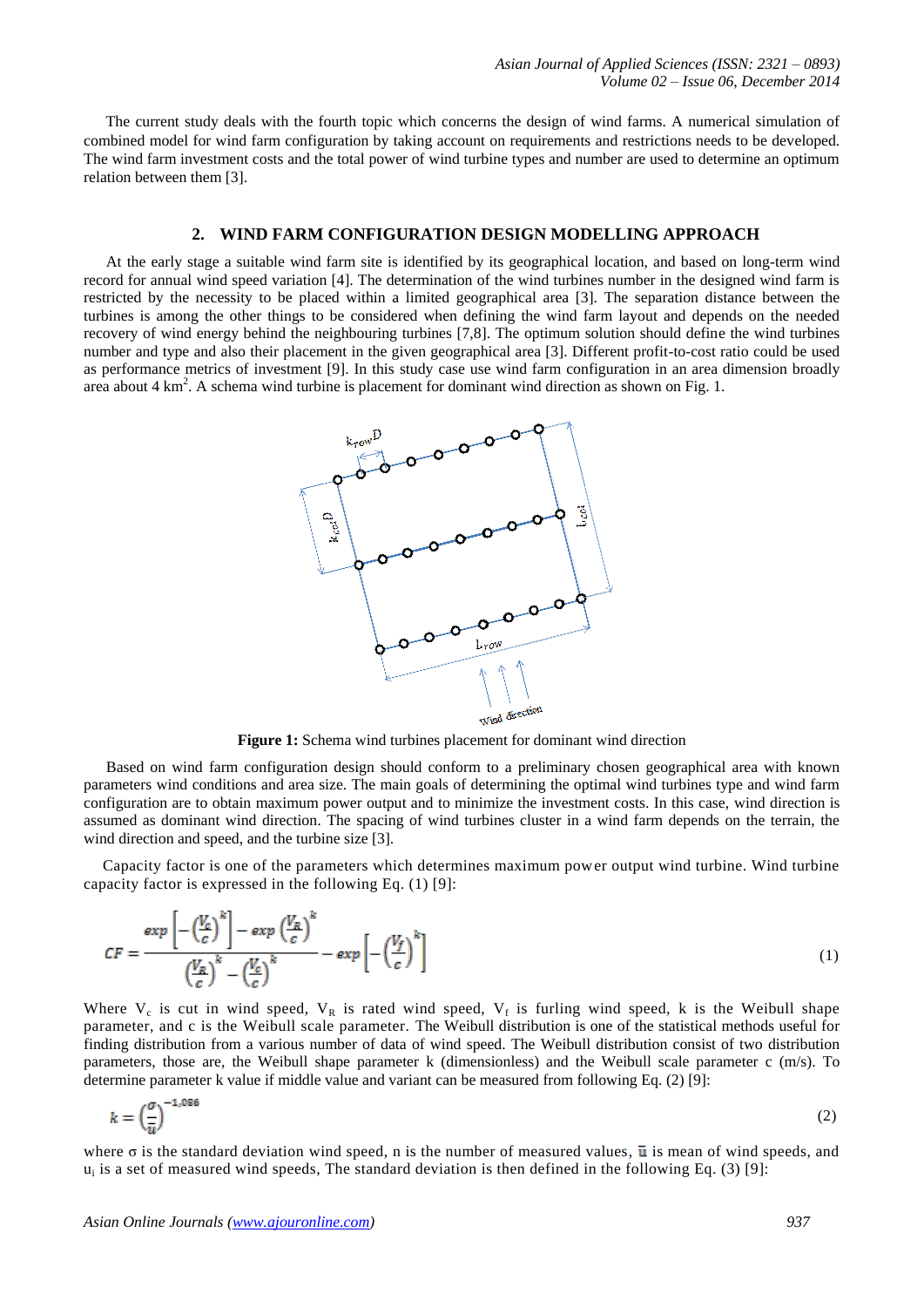$$
\sigma^2 = \frac{1}{n-1} \sum_{i=1}^n (u_i - \bar{u})^2
$$
\n(3)

The mean of wind speed is defined as Eq. (4) [9]:

$$
\bar{u} = -\frac{1}{n} \sum_{i=1}^{n} u_i \tag{4}
$$

The Weibull scale parameter can be obtained from Eq. (5) [9]:

$$
c = 1.12 \overline{u} \tag{5}
$$

The distribution function from distribution probability of Weibull  $f(u)$  can be defined using following Eq. (6) [9]:

$$
f(u) = \frac{k}{u} \left(\frac{u}{c}\right)^{k-1} \exp\left[-\left(\frac{u}{c}\right)^k\right] \tag{6}
$$

Maximum power output is maximum power output to one the wind turbine expressed in the following Eq. (7) [9]:

$$
P_{wt} = P_{rated} CF \tag{7}
$$

Where P<sub>rated</sub> is rated power output of wind turbine manufacturer.

Wake effects model developed by N.O Jensen is shown at Fig. 2 [6,10,11,12,13]. After the use of momentum balance and Betz theory to determine the wind speed immediately behind the rotor, the following expression can be derived to describe the downstream wind speed of the turbine in the following Eq. (8) [6,10,11,12,13]:

$$
u_{down} = u_{up} \left[ 1 - \frac{2a}{\left( 1 + \alpha \left( \frac{k_{col}D}{r_1} \right) \right)^2} \right]
$$
(8)



**Figure 2:** Schematic of Jensen wake effects model

Where  $u_{up}$  is upstream wind speed, a is the axial induction factor,  $r_1$  is the downstream rotor radius,  $\alpha$  is entrainment constant, and  $k_{col}D$  the separation distances in a column between turbines. The downstream rotor radius expressed in the following Eq. (9) [6,10,11,12,13]:

$$
r_1 = r_r \sqrt{\frac{1 - a}{1 - 2a}}\tag{9}
$$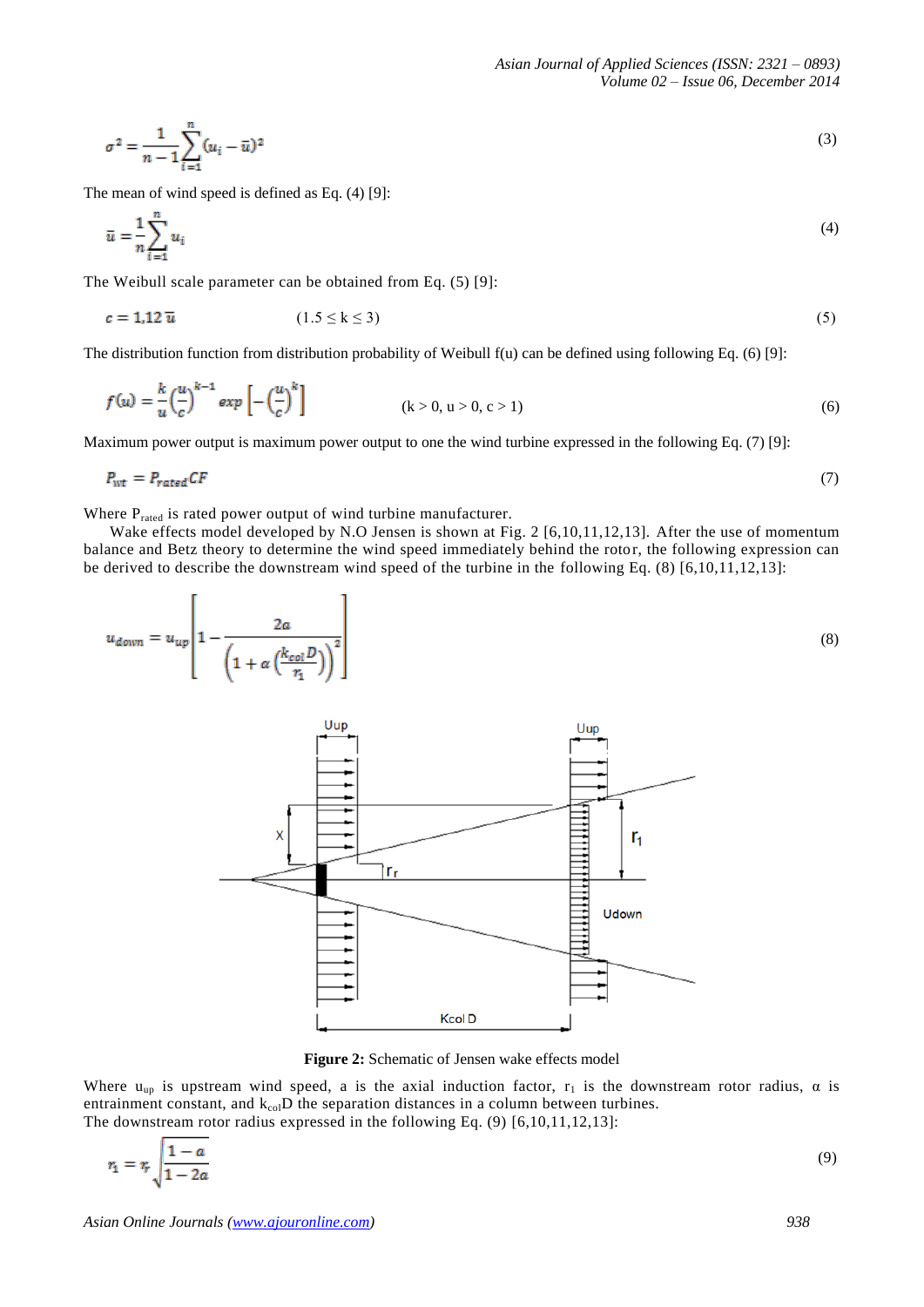The turbine thrust coefficient  $C_T$  and power coefficient  $C_p$  is related to the axial induction factor in the following Eq. (10) [6,10,11,12,13]:

$$
C_T = 4a(1-a) \qquad \text{and} \qquad C_p = 4a(1-a)^2 \tag{10}
$$

The entrainment constant is empirically given as Eq. (11) [6,10,11,12,13]:

$$
\alpha = \frac{0.5}{\ln\left(\frac{z}{z_0}\right)}\tag{11}
$$

z is the hub height of the wind turbine, and  $z_0$  is the site surface roughness. By using the turbines placement layouts from Fig. 1, the total number of turbines N can be defined as multiplication of rows and columns turbines numbers in Eq. (12) [3]:

$$
N = N_{row} N_{col} \tag{12}
$$

The number of wind turbines in a row can be determined as Eq. (13) [3]:

$$
N_{row} = \frac{L_{row}}{k_{row}D} + 1\tag{13}
$$

Analogically, the number of wind turbines in a column can be determined as Eq. (14) [3]:

$$
N_{col} = \frac{L_{col}}{k_{col}D} + 1\tag{14}
$$

The energy produced by wind turbine in row per year is calculated in Eq. (15):

$$
E_{row} = N_{row} h_y P C F \tag{15}
$$

Where P is power design of wind turbine manufacturer (power curve),  $h_y$  is the number of the hours during one year, value h<sub>y</sub> is 8760 h (365 x 24). The total energy produced by wind farm per year is from Eq. (15) into Eq. (16):

$$
E_{\text{total}} = \sum_{i=1}^{N_{\text{col}}} E_{\text{row}(i)} = N_{\text{row}(1)} h_{\text{y}} P_{(1)} C F + N_{\text{row}(2)} h_{\text{y}} P_{(2)} C F + \cdots N_{\text{row}(N_{\text{col}})} h_{\text{y}} P_{(N_{\text{col}})} C F \tag{16}
$$

In general, the widely accepted equation for counting annual cost used for wind farm as function of the turbines number N in the following Eq.  $(17)$  [3,6,10,14]:

$$
Costs = N \left\{ \frac{2}{3} + \frac{1}{3} e^{-0.00174N^2} \right\}
$$
 (17)

For minimum cost per unit energy produced expressed in the following Eq. (18) [6,14]:

$$
min\left(\frac{Costs}{E_{total}}\right) \tag{18}
$$

The chosen objective function defines the profitability of the wind farm design which involves minimization of the investment and maximization of the power generation. Therefore, the optimum solution will be a compromise between the wind farm investment costs and wind turbines installed power. Both depend on the type and price of wind turbines and on their number. The number of the wind turbines is directly connected with the size of the wind farm. It also depends on the dominant wind direction. The power generation is the function of the number of installed turbines, their rated power and wind conditions.

### **3. NUMERICAL PROCEDURE**

Numerical used data measurement of speed in one year (October 2004 - September 2005) in Purworejo. To determine value, the Weibull shape parameter and the Weibull scale parameter used Eqs. (2), (3), (4), and (5). Based on data source from BTM Consult ApS [16], division of turbine producer market in world in 2010 based on attached capacities shows following percentage shown in Fig.3. Commercial wind turbines parameters serve as data from selection resulted from using hub high constraint of minimum 100 m. This condition happens since wind measurement is conducted in height of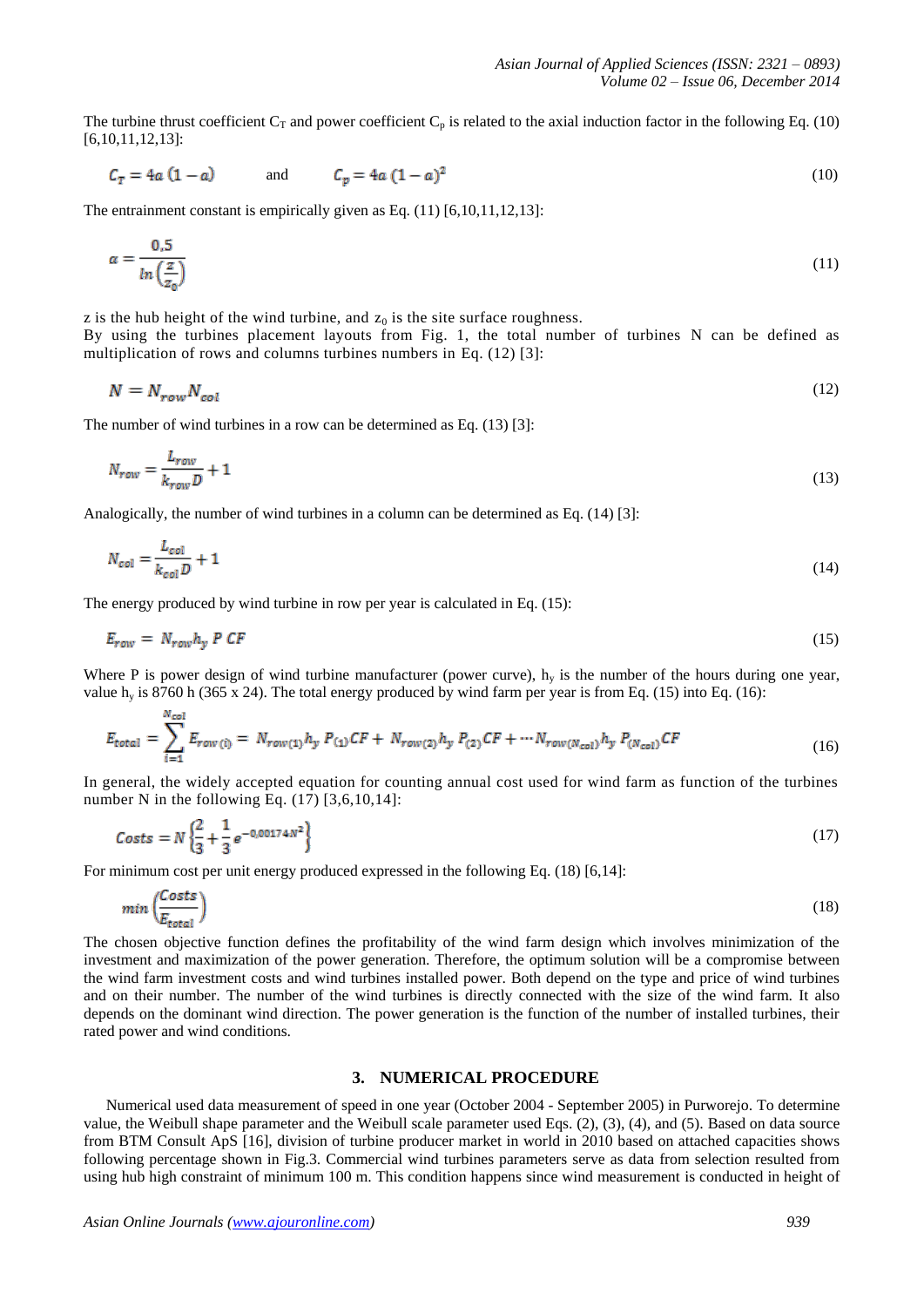

100 m, and then limit used based on turbine thrust coefficient and power coefficient [16, 17, 18, 19, 20] that can be accessed.

**Figure 3:** Worldwide market share in 2010 based on installed capacity (Source: BTM Consult Aps)

Value capacity factor is determined from value the Weibull shape parameter and the Weibull scale. Data on commercial wind turbines parameters are used as; cut in wind speed, rated wind speed, and furling wind speed. Value capacity factor used Eq.  $(1)$ . This article discusses dominant wind direction with by using an area constraint 4 km<sup>2</sup>. The first data use an area square with size  $L_{row} = 2000$  m and  $L_{col} = 2000$  m, the second data use area rectangular horizontal with size  $L_{row} = 4000$  m and  $L_{col} = 1000$  m, and the third use area rectangular vertical with size  $L_{row} = 1000$  m and  $L_{col} =$ 4000 m.

Wind turbine data are used in simulation such as: rotor diameter, hub height, power curve and thrust coefficient curve. The downstream wind speed of the turbine use Eqs. (7) (8), (9), (10), and (11). For constant dominant wind direction exists, the recommended wind turbines spacing are 8–12 rotor diameters in rows apart in the windward direction and 1.5–3 rotor diameters apart in the crosswind direction [3,6,14,15]. The total number of turbines of wind farm use Eqs. (12), (13), and (14). The total energy produced per year of wind farm use Eq. (16). For minimum cost per unit energy produced of wind farm Eq. (18), minimum value is the most optimal result.

### **4. RESULTS AND DISCUSSION**

From data measurement of speed in one year (October 2004 - September 2005) in Purworejo, calculation used Eqs. (2), (3), (4), and (5) result shows that value  $k = 1.74$  and value  $c = 6.93$  m/s. Fig. 4 shows distribution wind speed in Purworejo for one year by using Eq. (6). Parameters and commercial wind turbines types are shown in Table 1. Numerical is done at first phase by calculating the capacity factor from each commercial wind turbine by using Eq. (1). Results of calculation of capacity factor are shown on Table 2.

Numerical simulation used wind turbine data with rotor diameter is about 113 m with cut rate wind speed 11 m/s, and is placed on the hub heights of 100 m. The site surface roughness is about  $0.3 \text{ m}$  [6,10]. This article discusses dominant wind direction by using constraint 4 km<sup>2</sup>, the first data using an area square wind farm with size  $L_{row} = 2000$  m and  $L_{col}$  $= 2000$  m, the second data uses area rectangular horizontal wind farm with size  $L_{\text{row}} = 4000$  m and  $L_{\text{col}} = 1000$  m, and the third uses area rectangular vertical wind farm with size  $L_{row} = 1000$  m and  $L_{col} = 4000$  m. For constant dominant wind direction exists, the recommended wind turbines spacing is 8–12 rotor diameters in rows apart in the windward direction and 1.5–3 rotor diameters apart in the crosswind direction [3,6,14,15].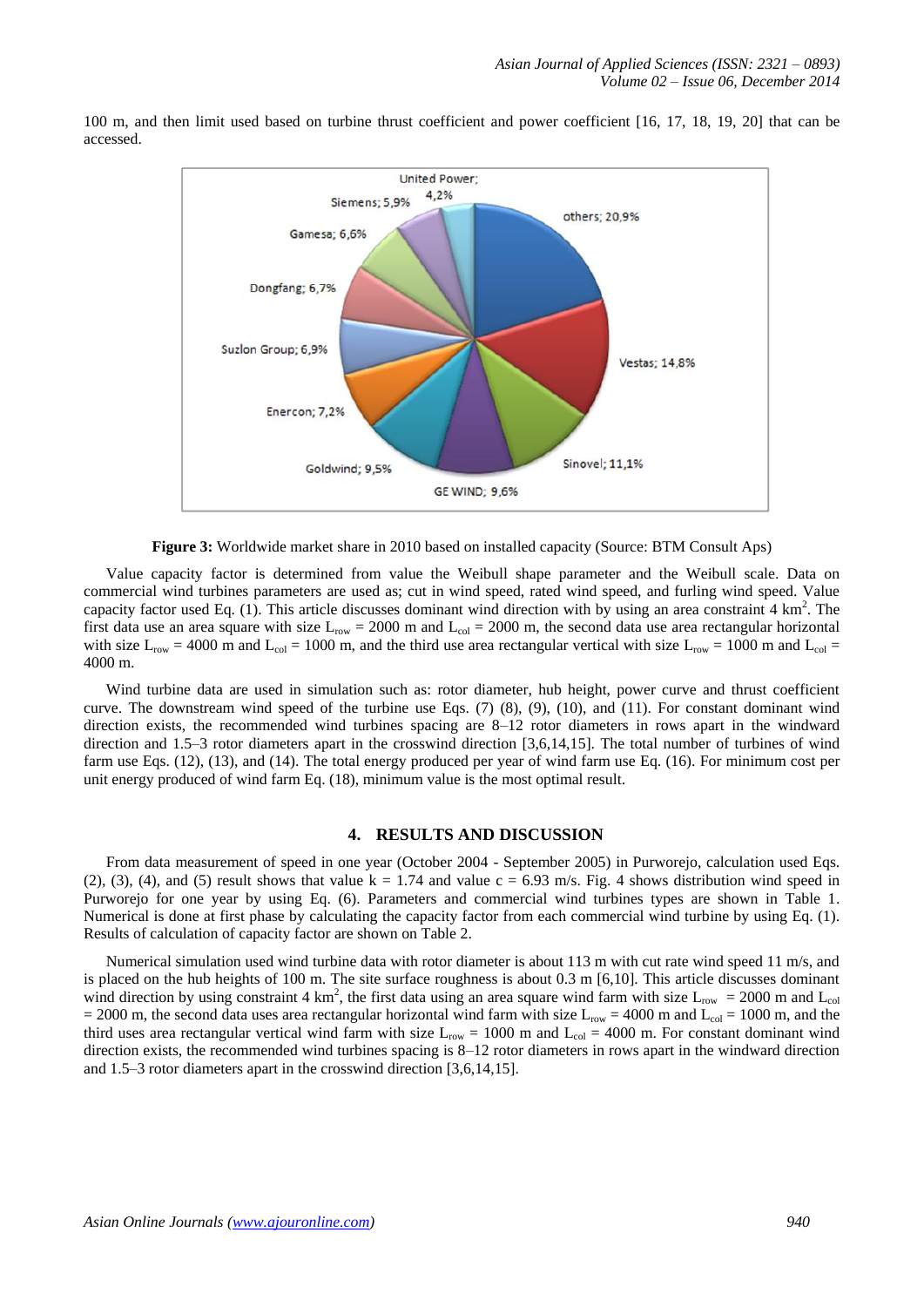

**Figure 4:** Distribution of wind speed in Purworejo during one year with value  $k = 1.74$  and value  $c = 6.93$  m/s

| N <sub>0</sub> | Type wind turbine       | Rotor<br>diameter | Hub height           | Rated<br>Power<br>Output | Cut<br>1n      | Cut<br>Rate | Cut<br>Off |
|----------------|-------------------------|-------------------|----------------------|--------------------------|----------------|-------------|------------|
| (i)            |                         | (m)               | (m)                  | (MW)                     | m/s            | m/s         | m/s        |
| 1              | Enercon $E-70/2300$     | 71                | Min: 57 Max: 113     | 2.3                      | $\mathfrak{D}$ | 15          | 34         |
| 2              | Enercon E-82/2300       | 82                | Min: 78 $Max: 138$   | 2.3                      | $\mathfrak{D}$ | 14          | 34         |
| 3              | Enercon E-82/3000       | 82                | Min: 78 $Max: 138$   | 3                        | $\mathfrak{D}$ | 17          | 34         |
| 4              | Enercon E-101/3000      | 101               | Min: 99 Max: 135     | 3                        | $\mathfrak{D}$ | 13          | 34         |
| 5              | <b>Vestas V-80/2000</b> | 80                | Min: $60$ Max: $100$ | $\mathfrak{D}$           | 4              | 17          | 25         |
| 6              | <b>Vestas V-90/2000</b> | 90                | Min: $95$ Max: 125   | 2                        | 4              | 13          | 25         |
| 7              | Vestas V-100/3000       | 100               | Min: $82$ Max: 119   | 3                        | 3              | 11.5        | 20         |
| 8              | Vestas V-112/3000       | 112               | $Min: 84$ Max: 119   | 3                        | 3              | 13          | 25         |
| 9              | Sinovel SL 1500/89      | 89                | Min: $65$ Max: $100$ | 1.5                      | 3              | 11.5        | 20         |
| 10             | Sinovel SL 3000/113     | 113               | Min: $90$ Max: 110   | 3                        | 3              | 11          | 25         |

**Table 1:** Commercial wind turbine parameters [16, 17, 18, 19, 20]

**Table 2:** Results from calculating capacity factor with value  $k = 1.74$  and  $c = 6.93$  m/s

| No. | Type wind turbine       | Rotor<br>diameter | Rated Power<br>Output | Capacity<br>factor |
|-----|-------------------------|-------------------|-----------------------|--------------------|
| (i) |                         | (m)               | (MW)                  | %                  |
| 1   | Enercon E-70/2300       | 71                | 2.3                   | 23.39              |
| 2   | Enercon E-82/2300       | 82                | 2.3                   | 26.12              |
| 3   | Enercon E-82/3000       | 82                | 3                     | 18.98              |
| 4   | Enercon E-101/3000      | 101               | 3                     | 29.27              |
| 5   | <b>Vestas V-80/2000</b> | 80                | $\mathfrak{D}$        | 15.33              |
| 6   | <b>Vestas V-90/2000</b> | 90                | 2                     | 24.20              |
|     | Vestas V-100/3000       | 100               | 3                     | 32.04              |
| 8   | Vestas V-112/3000       | 112               | 3                     | 26.92              |
| 9   | Sinovel SL 1500/89      | 89                | 1.5                   | 32.04              |
| 10  | Sinovel SL 3000/113     | 113               | 3                     | 34.22              |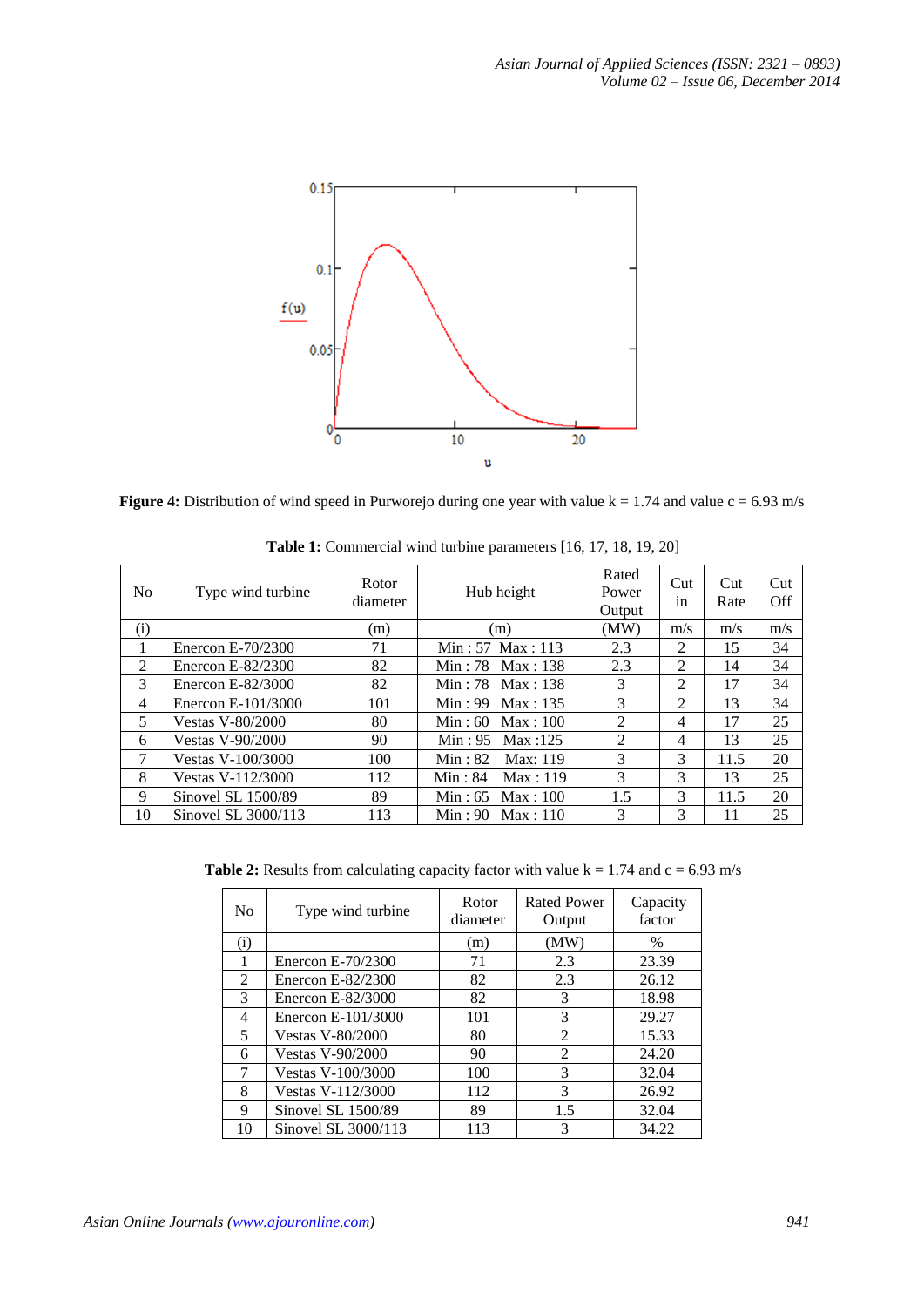## 4.1 *Results area square wind farm with size*  $L_{row} = 2000$  *m and*  $L_{col} = 2000$  *m*

Area square wind farm used data with size  $L_{row} = 2000$  m and  $L_{col} = 2000$  m by spacing wind turbines in rows apart in the windward direction  $k_{col} = 1000$  m and apart in the crosswind direction  $k_{row}D = 200$  m. Calculation use Eqs. (8) up to (18), use Table 2, turbine thrust coefficient and power coefficient. Results on area square wind farm with size  $L_{row}$  = 2000 m and  $L_{col} = 2000$  m as shown on Table 3.

Result wind farm configuration design shows that area  $L_{row} = 2000$  m and  $L_{col} = 2000$  m, have total energy of 265599.14 MWh per year with ratio cost per energy about 0.000089 with 33 turbines and percentage total deficits energy is about -11%.

| Wind<br>turbine<br>type                                              | Turbines<br>number<br>(N) | Total<br>produced<br>energy,<br>(MWh) | Separation<br>Cofficients | Separation<br>distances (m) | Cost per<br>unit of<br>energy |  |  |
|----------------------------------------------------------------------|---------------------------|---------------------------------------|---------------------------|-----------------------------|-------------------------------|--|--|
| Square wind farm with size $L_{row} = 2000$ m and $L_{col} = 2000$ m |                           |                                       |                           |                             |                               |  |  |
| Enercon                                                              | $N = 63$                  |                                       | $k_x = 1.41$              | $k_xD = 100$                |                               |  |  |
| $E-$                                                                 | $N_x = 21$                | 294753.21                             | $k_v = 14.08$             | $k_vD = 1000$               | 0.000143                      |  |  |
| 70/2300                                                              | $N_v = 3$                 |                                       |                           |                             |                               |  |  |
| Enercon                                                              | $N = 63$                  |                                       | $k_x = 1.22$              | $k_xD = 100$                |                               |  |  |
| $E-$                                                                 | $N_x = 21$                | 335235.18                             | $k_v = 12.\overline{12}$  | $k_vD = 1000$               | 0.000125                      |  |  |
| 82/2300                                                              | $N_v = 3$                 |                                       |                           |                             |                               |  |  |
| Enercon                                                              | $N = 63$                  |                                       | $k_x = 1.22$              | $k_xD = 100$                |                               |  |  |
| $E-$                                                                 | $N_x = 21$                | 314875.75                             | $k_v = 12.\overline{12}$  | $k_vD = 1000$               | 0.000133                      |  |  |
| 82/3000                                                              | $N_v = 3$                 |                                       |                           |                             |                               |  |  |
| Enercon                                                              | $N = 51$                  |                                       | $k_x = 1.24$              | $k_xD = 125$                |                               |  |  |
| $E-$                                                                 | $N_x = 17$                | 398137.47                             | $k_v = 9.9$               | $k_vD = 1000$               | 0.000086                      |  |  |
| 101/3000                                                             | $N_v = 3$                 |                                       |                           |                             |                               |  |  |
| Vestas                                                               | $N = 63$                  |                                       | $k_x = 1.25$              | $k_xD = 100$                |                               |  |  |
| $V -$                                                                | $N_x = 21$                | 169192.86                             | $k_v = 12.5$              | $k_vD = 1000$               | 0.000248                      |  |  |
| 80/2000                                                              | $N_v = 3$                 |                                       |                           |                             |                               |  |  |
| <b>Vestas</b>                                                        | $N = 5\overline{1}$       |                                       | $k_x = 1.39$              | $k_xD = 125$                |                               |  |  |
| $V -$                                                                | $N_{x} = 17$              | 196121.52                             | $k_v = 11.11$             | $k_vD = 1000$               | 0.000174                      |  |  |
| 90/1800                                                              | $N_v = 3$                 |                                       |                           |                             |                               |  |  |
| Vestas                                                               | $N = 51$                  |                                       | $k_x = 1.25$              | $k_xD = 125$                |                               |  |  |
| $V -$                                                                | $N_{x} = 17$              | 259327.66                             | $k_v = 10$                | $k_vD = 1000$               | 0.000132                      |  |  |
| 100/1800                                                             | $N_v = 3$                 |                                       |                           |                             |                               |  |  |
| <b>Vestas</b>                                                        | $N = 33$                  |                                       | $k_x = 1.78$              | $k_xD = 200$                |                               |  |  |
| $V -$                                                                | $N_x = 11$                | 239050.85                             | $k_v = 8.93$              | $k_vD = 1000$               | 0.000099                      |  |  |
| 112/3000                                                             | $N_y = 3$                 |                                       |                           |                             |                               |  |  |
| Sinovel                                                              | $N = 51$                  |                                       | $k_x = 1.4$               | $k_xD = 125$                |                               |  |  |
| SL-                                                                  | $N_{x} = 17$              | 214107.12                             | $k_v = 11.23$             | $k_xD = 1000$               | 0.000160                      |  |  |
| 89/1500                                                              | $N_v = 3$                 |                                       |                           |                             |                               |  |  |
| Sinovel                                                              | $N = 33$                  |                                       | $k_x = 1.77$              | $k_xD = 200$                |                               |  |  |
| SL-                                                                  | $N_x = 11$                | 265599.14                             | $k_v = 8.85$              | $k_vD = 1000$               | 0.000089                      |  |  |
| 113/3000                                                             | $N_v = 3$                 |                                       |                           |                             |                               |  |  |

**Table 3:** Results area square wind farm with size  $L_{row} = 2000$  m and  $L_{col} = 2000$  m

### *4.2 Results area rectangular horizontal wind farm with size Lrow = 4000 m and Lcol = 1000 m*

Area rectangular horizontal wind farm used data with size  $L_{row} = 4000$  m and  $L_{col} = 1000$  m by spacing wind turbines in rows apart in the windward direction  $k_{col} = 1000$  m and apart in the crosswind direction  $k_{row}D = 200$  m. Calculation use Eqs. (8) up to (18), use Table 2, turbine thrust coefficient and power coefficient. Results on area rectangular horizontal wind farm with size  $L_{row} = 4000$  m and  $L_{col} = 1000$  m as shown on Table 4.

Result wind farm configuration design shows that area  $L_{row} = 4000$  m and  $L_{col} = 1000$  m, have total energy of 265599.14 MWh per year with ratio cost per energy about 0.000089 with 33 turbines and percentage total deficits energy is about -11%.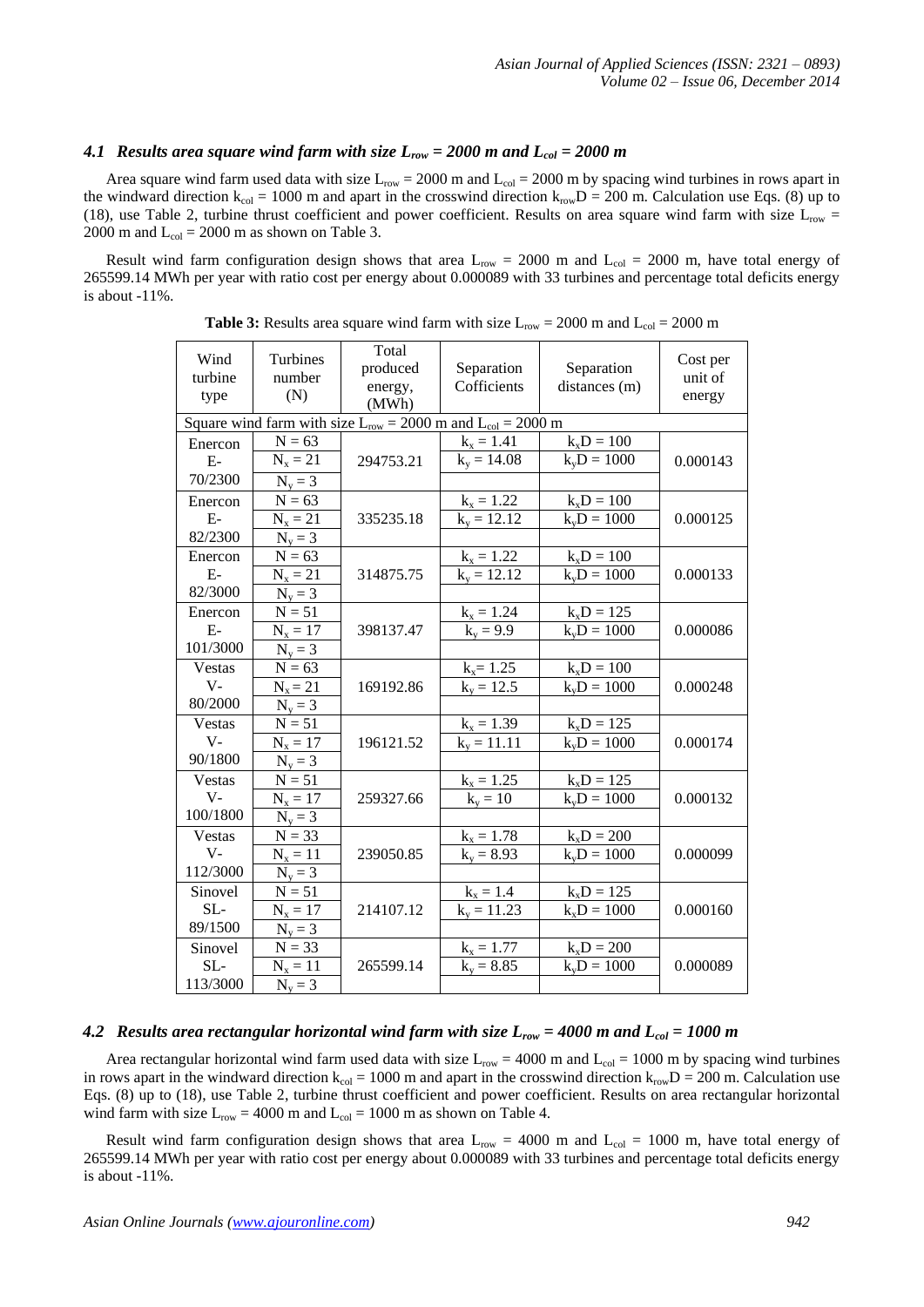| Wind<br>turbine<br>type                                                              | Turbines<br>number<br>(N) | Total<br>produced<br>energy,<br>(MWh) | Separation<br>Cofficients | Separation<br>distances (m) | Cost per<br>unit of<br>energy |  |  |
|--------------------------------------------------------------------------------------|---------------------------|---------------------------------------|---------------------------|-----------------------------|-------------------------------|--|--|
| Rectangular horizontal wind farm with size $L_{row} = 4000$ m and $L_{col} = 1000$ m |                           |                                       |                           |                             |                               |  |  |
| Enercon                                                                              | $N = 82$                  |                                       | $k_x = 1.41$              | $k_xD = 100$                |                               |  |  |
| $E-$                                                                                 | $N_x = 41$                | 385094.74                             | $k_v = 14.08$             | $k_vD = 1000$               | 0.000142                      |  |  |
| 70/2300                                                                              | $N_v = 2$                 |                                       |                           |                             |                               |  |  |
| Enercon                                                                              | $N = 82$                  |                                       | $k_x = 1.22$              | $k_xD = 100$                |                               |  |  |
| $E-$                                                                                 | $N_x = 41$                | 438712.48                             | $k_v = 12.12$             | $k_vD = 1000$               | 0.000125                      |  |  |
| 82/2300                                                                              | $N_v = 2$                 |                                       |                           |                             |                               |  |  |
| Enercon                                                                              | $N = 82$                  |                                       | $k_x = 1.22$              | $k_xD = 100$                |                               |  |  |
| $E-$                                                                                 | $N_x = 41$                | 410808.24                             | $k_v = 12.12$             | $k_vD = 1000$               | 0.000133                      |  |  |
| 82/3000                                                                              | $N_v = 2$                 |                                       |                           |                             |                               |  |  |
| Enercon                                                                              | $N = 66$                  |                                       | $k_x = 1.24$              | $k_xD = 125$                |                               |  |  |
| $E-$                                                                                 | $N_x = 33$                | 515712.21                             | $k_v = 9.9$               | $k_vD = 1000$               | 0.000085                      |  |  |
| 101/3000                                                                             | $N_v = 2$                 |                                       |                           |                             |                               |  |  |
| <b>Vestas</b>                                                                        | $N = 82$                  |                                       | $k_x = 1.25$              | $k_xD = 100$                |                               |  |  |
| $V -$                                                                                | $N_x = 41$                | 220228.25                             | $k_v = 12.5$              | $k_vD = 1000$               | 0.000248                      |  |  |
| 80/2000                                                                              | $N_v = 2$                 |                                       |                           |                             |                               |  |  |
| <b>Vestas</b>                                                                        | $N = 66$                  |                                       | $k_x = 1.39$              | $k_xD = 125$                |                               |  |  |
| $V -$                                                                                | $N_{x} = 33$              | 253878.24                             | $k_v = 11.11$             | $k_vD = 1000$               | 0.000173                      |  |  |
| 90/1800                                                                              | $N_v = 2$                 |                                       |                           |                             |                               |  |  |
| Vestas                                                                               | $N = 66$                  |                                       | $k_x = 1.25$              | $k_xD = 125$                |                               |  |  |
| $V -$                                                                                | $N_{x} = 33$              | 335989.65                             | $k_v = 10$                | $k_vD = 1000$               | 0.000125                      |  |  |
| 100/1800                                                                             | $N_v = 2$                 |                                       |                           |                             |                               |  |  |
| Vestas                                                                               | $N = 42$                  |                                       | $k_x = 1.78$              | $k_xD = 200$                |                               |  |  |
| $V -$                                                                                | $N_x = 21$                | 304489.77                             | $k_v = 8.93$              | $k_vD = 1000$               | 0.000094                      |  |  |
| 112/3000                                                                             | $N_v = 2$                 |                                       |                           |                             |                               |  |  |
| Sinovel                                                                              | $N = 66$                  |                                       | $k_x = 1.4$               | $k_xD = 125$                |                               |  |  |
| SL-                                                                                  | $N_x = 33$                | 277546.97                             | $k_v = 11.23$             | $k_vD = 1000$               | 0.000159                      |  |  |
| 89/1500                                                                              | $N_v = 2$                 |                                       |                           |                             |                               |  |  |
| Sinovel                                                                              | $N = 42$                  |                                       | $k_x = 1.77$              | $k_xD = 200$                | 0.000079                      |  |  |
| SL-                                                                                  | $N_x = 21$                | 363382.71                             | $k_v = 8.85$              | $k_xD = 1000$               |                               |  |  |
| 113/3000                                                                             | $N_v = 2$                 |                                       |                           |                             |                               |  |  |

**Table 4:** Results area rectangular horizontal wind farm with size  $L_{row} = 4000$  m and  $L_{col} = 1000$  m

## *4.3 Results area rectangular vertical wind farm with size Lrow = 1000 m and Lcol = 4000 m*

Area rectangular vertical wind farm used data with size  $L_{row} = 1000$  m and  $L_{col} = 4000$  m by spacing wind turbines in rows apart in the windward direction  $k_{col} = 1000$  m and apart in the crosswind direction  $k_{row}D = 200$  m. Calculation use Eqs. (8) up to (18), use Table 2, turbine thrust coefficient and power coefficient. Results on area rectangular vertical wind farm with size  $L_{row} = 1000$  m and  $L_{col} = 4000$  m as shown on Table 5.

Result wind farm configuration design shows that area  $L_{row} = 1000$  m and  $L_{col} = 4000$  m, have total energy of 265599.14 MWh per year with ratio cost per energy about 0.000089 with 33 turbines and percentage total deficits energy is about -11%.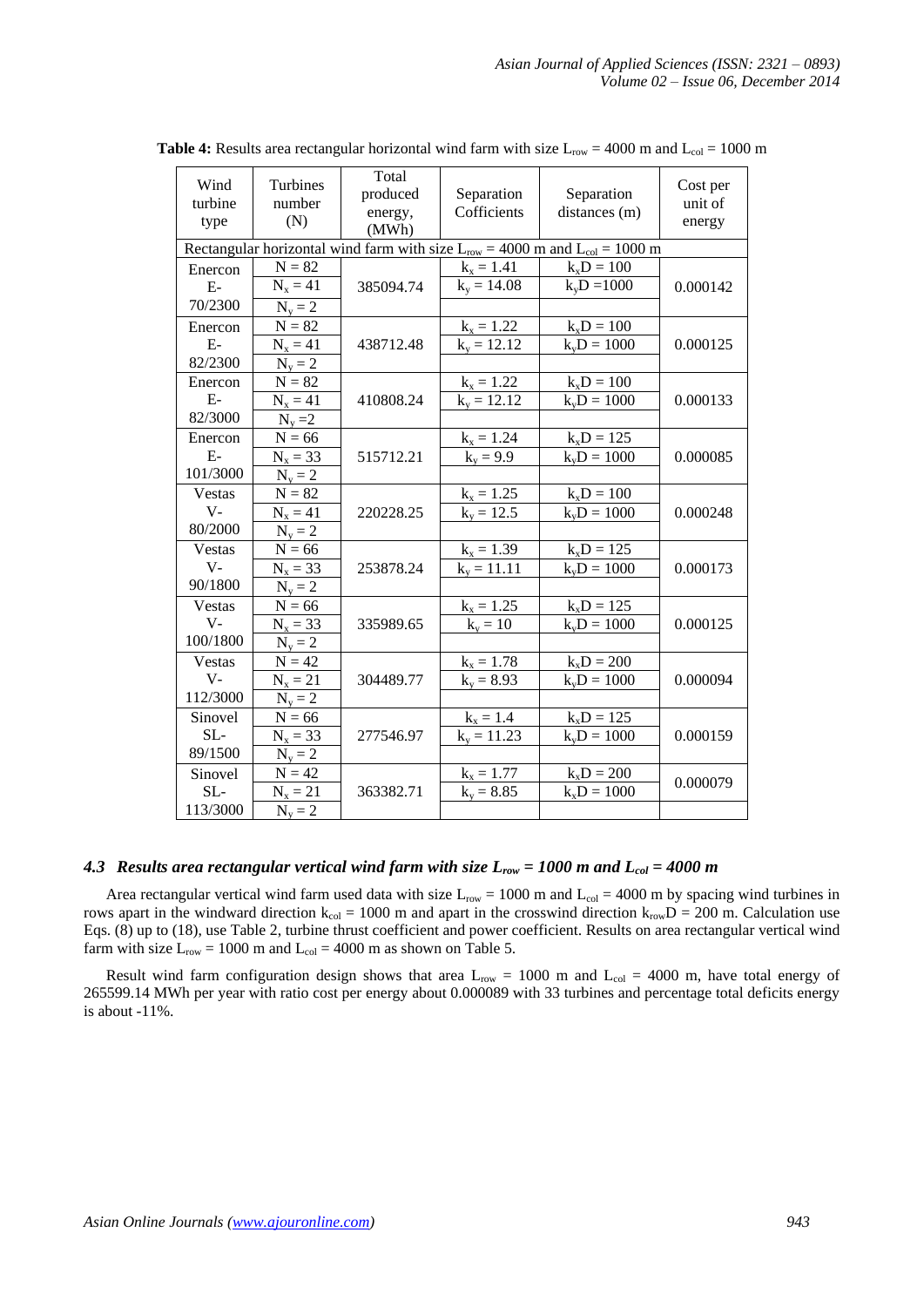| Wind<br>turbine<br>type                                                            | Turbines<br>number<br>(N) | Total<br>produced<br>energy,<br>(MWh) | Separation<br>Cofficients | Separation<br>distances (m) | Cost per<br>unit of<br>energy |  |
|------------------------------------------------------------------------------------|---------------------------|---------------------------------------|---------------------------|-----------------------------|-------------------------------|--|
| Rectangular vertical wind farm with size $L_{row} = 1000$ m and $L_{col} = 4000$ m |                           |                                       |                           |                             |                               |  |
| Enercon                                                                            | $N = 55$                  |                                       | $k_x = 1.41$              | $k_xD = 100$                |                               |  |
| $E-$                                                                               | $N_{x} = 11$              | 254941.85                             | $k_v = 14.08$             | $k_vD = 1000$               | 0.000144                      |  |
| 70/2300                                                                            | $N_v = 5$                 |                                       |                           |                             |                               |  |
| Enercon                                                                            | $N = 55$                  |                                       | $k_x = 1.22$              | $k_xD = 100$                |                               |  |
| $E-$                                                                               | $N_x = 11$                | 288923.02                             | $k_v = 12.12$             | $k_vD = 1000$               | 0.000127                      |  |
| 82/2300                                                                            | $N_v = 5$                 |                                       |                           |                             |                               |  |
| Enercon                                                                            | $N = 55$                  |                                       | $k_x = 1.22$              | $k_xD = 100$                |                               |  |
| $E-$                                                                               | $N_x = 11$                | 273502.35                             | $k_v = 12.12$             | $k_vD = 1000$               | 0.000134                      |  |
| 82/3000                                                                            | $N_y = 5$                 |                                       |                           |                             |                               |  |
| Enercon                                                                            | $N = 45$                  |                                       | $k_x = 1.24$              | $k_xD = 125$                |                               |  |
| $E-$                                                                               | $N_x = 9$                 | 347953.49                             | $k_v = 9.9$               | $k_vD = 1000$               | 0.000087                      |  |
| 101/3000                                                                           | $N_v = 5$                 |                                       |                           |                             |                               |  |
| Vestas                                                                             | $N = 55$                  |                                       | $k_x = 1.25$              | $k_xD = 100$                |                               |  |
| $V -$                                                                              | $N_x = 11$                | 147695.35                             | $k_v = 12.5$              | $k_vD = 1000$               | 0.000249                      |  |
| 80/2000                                                                            | $N_v = 5$                 |                                       |                           |                             |                               |  |
| Vestas                                                                             | $N = 45$                  |                                       | $k_x = 1.39$              | $k_xD = 125$                |                               |  |
| $V -$                                                                              | $N_x = 9$                 | 172782.27                             | $k_v = 11.11$             | $k_vD = 1000$               | 0.000176                      |  |
| 90/1800                                                                            | $N_v = 5$                 |                                       |                           |                             |                               |  |
| Vestas                                                                             | $\mathbf{N}=45$           |                                       | $k_x = 1.25$              | $k_xD = 125$                |                               |  |
| $V -$                                                                              | $N_x = 9$                 | 226686.98                             | $k_v = 10$                | $k_vD = 1000$               | 0.000134                      |  |
| 100/1800                                                                           | $N_v = 5$                 |                                       |                           |                             |                               |  |
| Vestas                                                                             | $N = 30$                  |                                       | $k_x = 1.78$              | $k_xD = 200$                |                               |  |
| $V -$                                                                              | $N_x = 6$                 | 215203.94                             | $k_v = 8.93$              | $k_vD = 1000$               | 0.000103                      |  |
| 112/3000                                                                           | $N_v = 5$                 |                                       |                           |                             |                               |  |
| Sinovel                                                                            | $N = 45$                  |                                       | $k_x = 1.4$               | $k_xD = 125$                |                               |  |
| SL-                                                                                | $N_x = 9$                 | 187164.14                             | $k_v = 11.23$             | $k_vD = 1000$               | 0.000163                      |  |
| 89/1500                                                                            | $N_v = 5$                 |                                       |                           |                             |                               |  |
| Sinovel                                                                            | $N = 30$                  |                                       | $k_x = 1.77$              | $k_xD = 200$                |                               |  |
| SL-                                                                                | $N_x = 6$                 | 191670.72                             | $k_v = 8.85$              | $k_vD = 1000$               | 0.000115                      |  |
| 113/3000                                                                           | $N_v = 5$                 |                                       |                           |                             |                               |  |

**Table 5:** Results area rectangular vertical wind farm with size  $L_{row} = 1000$  m and  $L_{col} = 4000$  m

## **5. CONCLUSIONS**

From result and discussion can be concluded that rectangular horizontal wind farm with size  $L_{row} = 4000$  m and  $L_{col}$  = 1000 m, wind turbine with a diameter of 113 m with 42 turbines, produced total energy about 363382.71 MWh per year with ratio cost per energy about 0.000079, and it has the most optimal result.

## **6. REFERENCES**

- [1] Research and development committee. Research survey study and execution wind energy (in Indonesian), Central Java Province, Indonesia; 2005.
- [2] Kamal S. The study of wind energy potential at the coastal area of Purworejo district to stimulate the electricity utilization using environmentally friendly renewable energy (in Indonesian). Journal of Human and environmental (in Indonesian) 2007; 14: 26-34.
- [3] Mustakerov I, Borrisova D. Wind turbine type and number choice using combinatorial optimization. Renewable Energy 2010; 35: 1887-1894.
- [4] White G, Garrad A, Tindal A. Integrated design methodology for wind farms, IPENZ Transactions 1997;24(1/GEN):62-68.